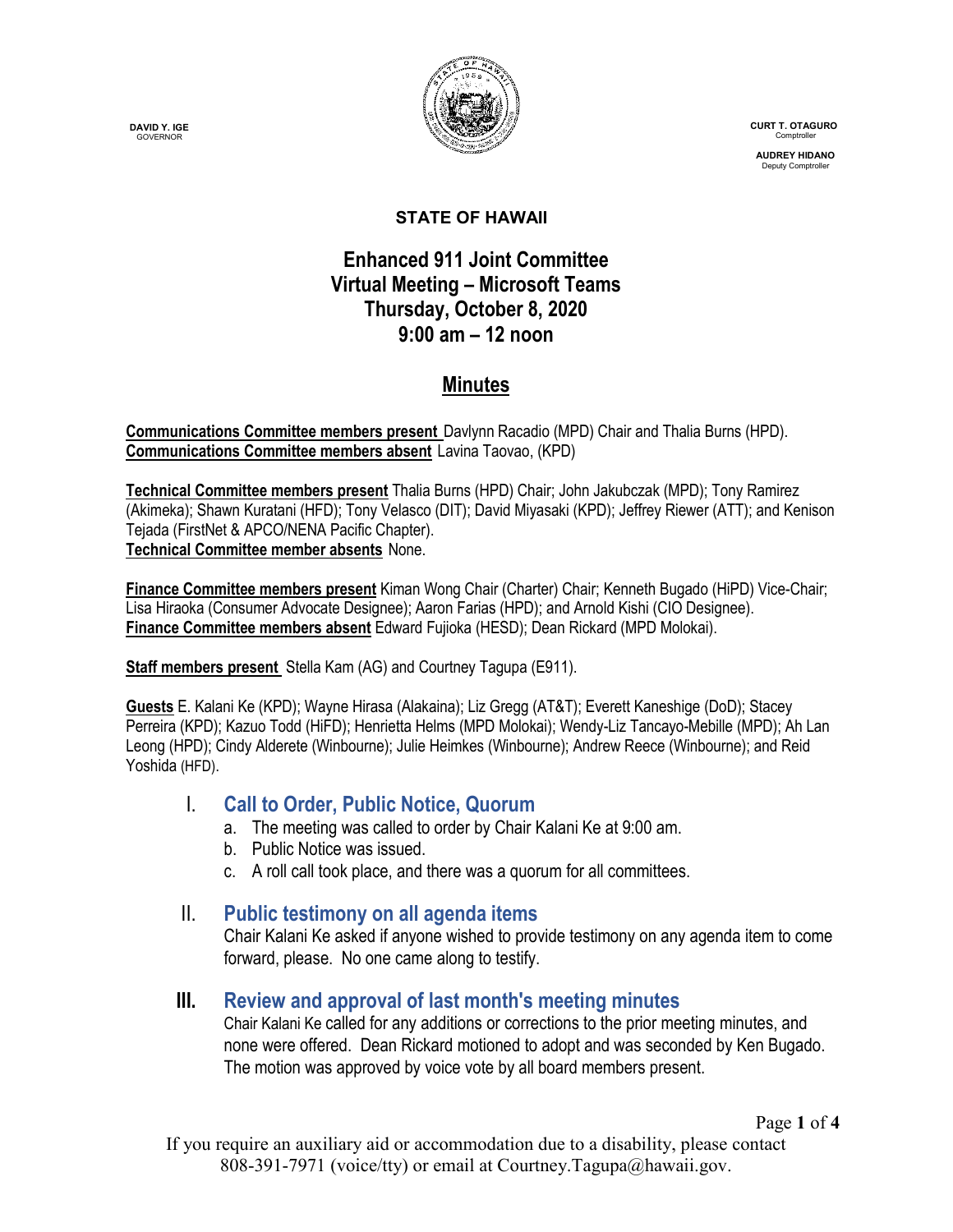### **IV. Winbourne Consulting Update – J. Heimkes, C. Alderete, A. Reece.**

- a. October 911 Board Meeting Agenda
	- i. Follow up on September Action Items
		- 1. Workshops were conducted for Kauai, Maui, and Honolulu.
		- 2. Is there a need for more workshops?
		- 3. Schedule Legislative Committee meeting. An email will be sent out to determine dates for legislative committee meetings.
	- ii. Board Role in IP Technology-Decisions to be made on the three options.
		- 1. Option 1 End-to-End Turnkey Solution- from sole-source providers. Motorola, ATT, and HT examples of providers. May impact billing to PSAPs.
		- 2. Option 2 RFP for Next-Gen Core Services (NGCS). Keep existing HT ESInet and CHE. HT may need to file for new tariffs.
		- 3. Option 3 Separate NGCS/ESInet/CHE. Most flexibility.
		- 4. The pricing Model for NG911 is different.
		- 5. Deployment & Contract Considerations.
			- a. Contracts usually for five years-can have additional five 1-year options.
			- b. Need to start re-negotiation of services for options or new contract at least One year before expiration.
			- c. NG911 services are far more flexible than legacy 911 service.
- b. Comments from Finance Chair, K. Wong
	- i. Each county is "home-rule," and the state does not have the authority for a statewide procurement.
	- ii. The current statutes do not allow a statewide procurement, and the current state legislation would have to be changed and possibly on the county level as well.
	- iii. Stella Kam has been tasked with determining what will be necessary as far as legislative changes are required for each of the options Winbourne is proposing.
	- iv. According to Winbourne, HT is the current vendor and systems administrator, and existing legislation limits just one vendor.
	- v. Winbourne has been requested to provide the board with the i3 standards necessary to bring the counties compliant.

## **V. Committee Updates by Committee Chairs**

- a. Communications Committee Davlynn Racadio
	- i. Davlynn queried the counties if they had participated in the NENA conference. Both Maui and Hawaii counties participated in the training provided. I just finished Intrado training as well.
- b. Technical Committee –Thalia Burns
	- i. Educational Investigative Committee update Jeffrey Riewer 1. Patrick Leddy was not available to join the committee this month.
	- ii. ICTE Investigative Committee Everett Kaneshige
		- 1. STIR/SHAKEN SURVEY QUESTIONS were sent to PSAPs and the major service providers.
	- iii. Lisa Hiraoka motioned to add a discussion regarding Sandwich Island Communications' ability to provide 911 service to the Hawaiian Homelands. Thalia Burns seconded the motion, and a roll vote was taken, and the motion was approved. Wayne Hirasa provided commentary on Sandwich Isles as a former employee. Thalia Burns volunteered to contact Sandwich Isles.
- c. Finance Committee Kiman Wong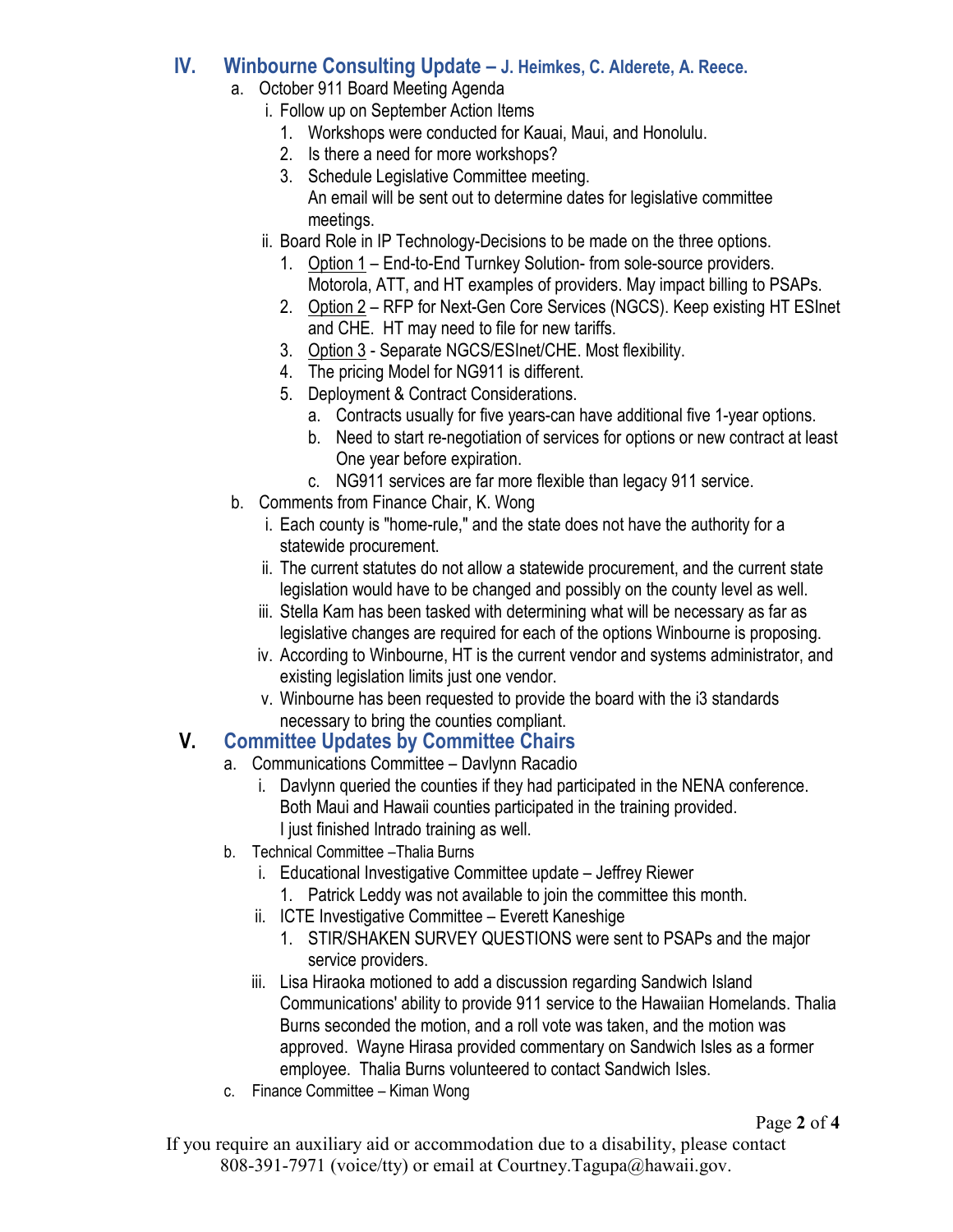i. The Finance Chair reported on the monthly and year-to-date actual costs.

# **VI. PSAP Status Updates**

a. Kauai – Stacy Perreira

We are down to three in terms of manpower. We are continuing the interview process and anticipate 45 applicants. Remodeling is going well with two items left. It will be completed in about two weeks. We are in the last certifications for EMD, Fire, and Police certification for all dispatchers. ADC problems exist with the non-emergency line, and we are trying to find the root of the problem with HT, and it has been resolved.

- b. Oahu HPD Aaron Farias. Police comm officer class just started October 6. Current class of five finishing classroom training. Eight PCO vacancies exist.
- c. Oahu HFD –Reid Yoshida HFD is fully staffed with a couple of vacancies and transitioning to P25.
- d. Oahu EMS Edward Fujioka There is nothing to report.
- e. Molokai PD– Personnel who were on leave are back. HT to install UPS shortly. COVID-19 has delayed installation.
- f. Maui Davlynn Racadio Recruitment is better than last year—low sick leave. Recruitment continues.
- g. Hawaii County PD Robert Fujitake for Ken Bugado. Five new trainees call-taker training doing well. Our new furniture consoles will be in place by November 2020.
- h. Hawaii County FD Kazuo Todd We are undergoing call-taker training.

## VII. **Items for Discussion, Consideration, and Action**

- a. 911 Timeline update. Chair Ke requested to refer any timeline updates to the Executive Director for processing.
- b. Other

### **VIII. Announcements**

- a. Future meeting dates:
	- All meetings will be virtual, starting at 9:00 am and concluding at noon
	- i. Thursday, December 10, 2020 (Combined meetings)
	- ii. Thursday, January 14, 2021 (Combined meetings)
	- iii. Thursday, February 11, 2021 (Combined meetings)
	- iv. Thursday, March 12, 2021 (Combined meetings)
	- v. Thursday, April 8, 2021 (Combined meetings)
	- vi. Thursday, May 13, 2021 (Combined meetings)
- b. Future Conference Dates (3 months of advanced approval required):
	- i. 911 Goes to Washington DC, February 21-25, 2021
- **c.** Others None

### **IX. Open Forum: Public comment on issues not on the agenda for consideration for the next meeting's committee agenda.**